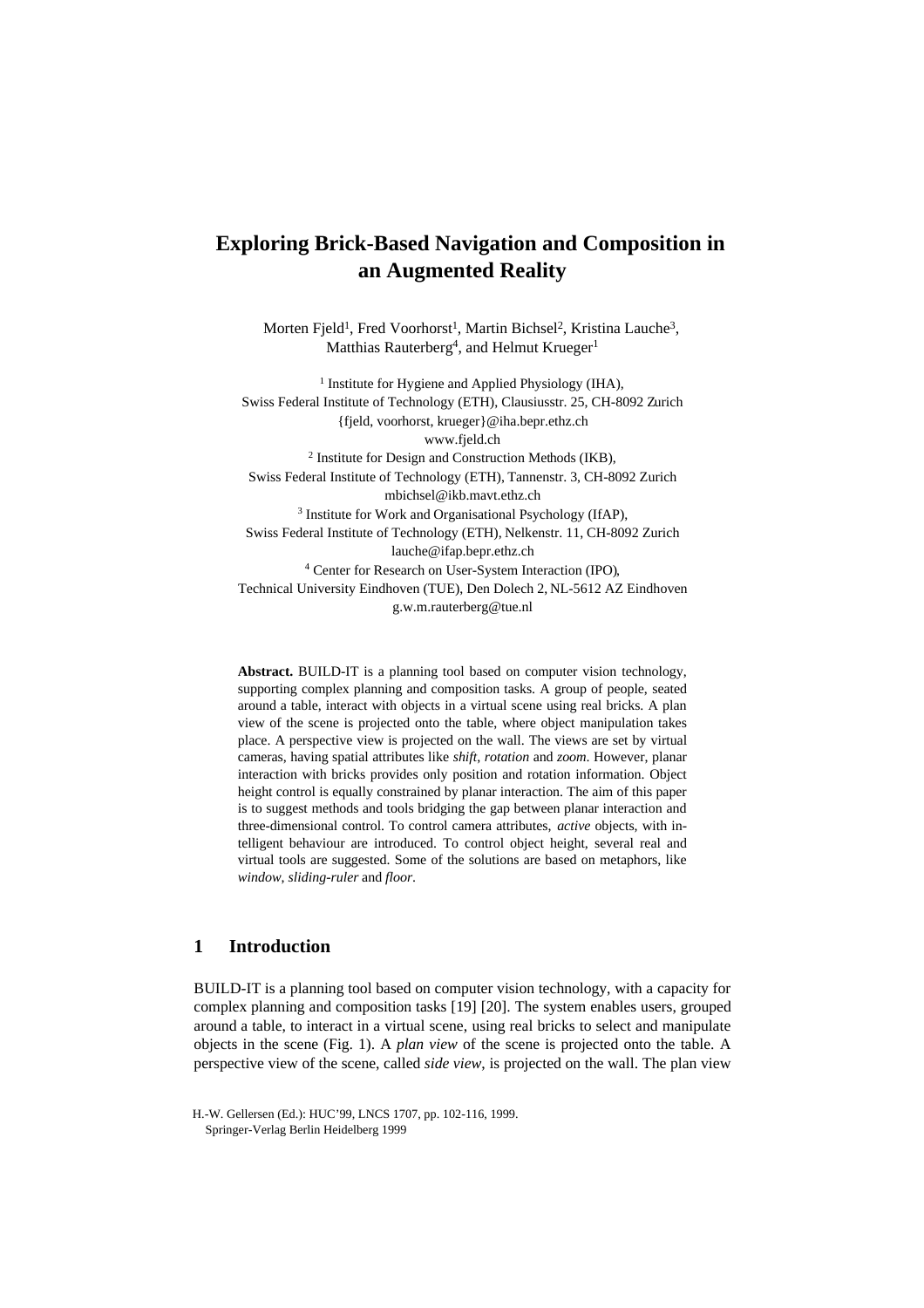contains a storage space with originals, allowing users to create new objects. Object selection is done by putting a brick at the object position. Once selected, objects can be positioned, rotated and fixed by simple brick manipulation. They are de-selected, and stay put, when the brick is covered or lifted off the table. Objects brought back to the storage space are deleted from the views.



**Fig. 1.** BUILD-IT consists of a rack, mirror, table, chairs and a screen (top left). In addition to a high-end personal computer (PC), the rack contains two beamers, a video camera and a lightsource (top right). The system offers a horizontal *plan view* for combined action and perception (bottom left), and a vertical *side view* with a perspective of the situation (bottom right).

Using the BUILD-IT system as a research platform for graspable interaction [8], our exploration takes the following path: Section 2 introduces some of the problems related to working in *real* and *virtual* environments, then indicates a few guidelines to achieve what we call *natural interaction*. Section 3 gives more details about the *interaction content*, which is configuration and planning tasks. Section 4 presents the interaction form, Augmented Reality (AR). Section 5 gives more detail on designing handheld bricks for interaction. Section 6 presents some new implementations for threedimensional (3D) navigation. Section 7 introduces alternative ways to control object height in the BUILD-IT system. Section 8 discusses the outcome of our design activity and suggests ways to advance the issues presented in Sections 6 and 7.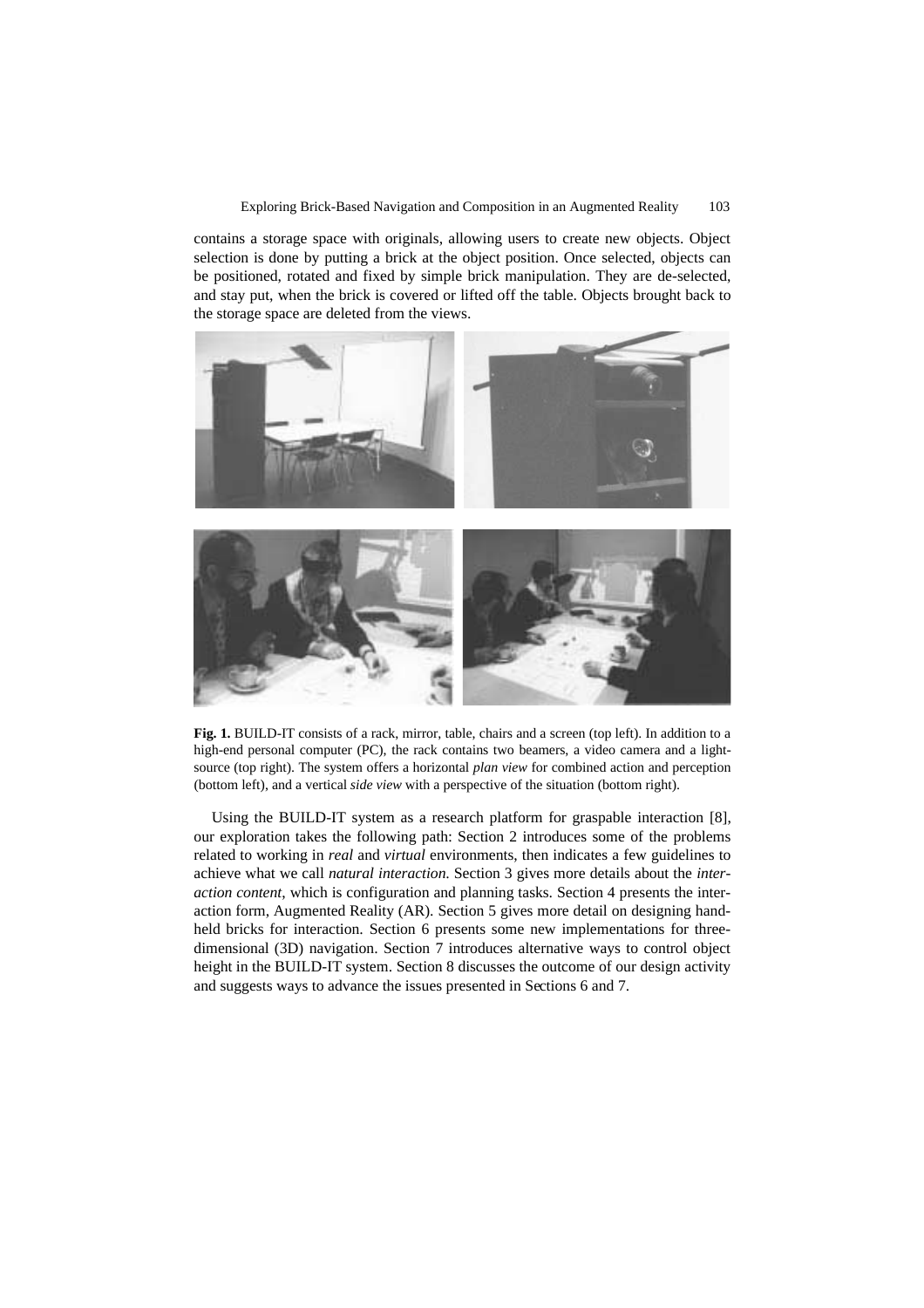### **2 Working in Real and Virtual Environments**

When people act, and interact, in a setting of real, tangible objects, we prefer to call this *natural behaviour*. Computer-supported group-work actually tends to bring people, physically, farther away from each other, setting them at remove from the concrete world. They interact with *virtual* objects and may even be totally engrossed in a *virtual world*. The larger aim of this project is to study ways to integrate real-world, *natural behaviour* with *computer-mediated work* in order to draw on the advantages of both these worlds.

First, we consider the characteristic features of natural behaviour. When people act in a real setting, they make *eye-contact*, *speak to each other* and *communicate through body language*. They can also *touch* each other and directly *manipulate* real-world objects. They may use the physical world as part of their memory and explore that world by direct interaction [25]. This fosters cooperative thinking, individual expression, and visualisation of ideas.

Using this sketch of natural behaviour as a guide, we sought feasible means of making interaction with virtual worlds more *natural*. We found it important to:

- support body motions and everyday skills [5]
- support haptic feedback [17]
- use real interaction handles with intelligent features
- connect real interaction-handles with virtual objects in a clear manner
- give consistent user feedback

Second, we chose to make the distinction between interaction *content* and *form*. *Content* refers to the kind of tasks that are being solved and the social setting under which they are performed. *Form* refers to such things as the layout of the humancomputer interface, which kind of handles are being used and what kind of interaction features are offered.

*Content*: In this project, the kind of tasks to be solved are composition tasks with existing objects. Such objects have analogues in the real world, like chairs, machines and buildings, but neither molecules nor proteins. We study how subjects solve such tasks, both individually and in groups. The important criteria for successful task solving are given by users' task solving performance, which can be defined in various ways depending on the task.

*Form*: We work in the context of Augmented Reality (AR) where virtual objects and real objects are manipulated in one, coincident interaction-space. We study different ways of implementing real interaction handles and their connection to the virtual world. Also, we study different manners of navigation in the virtual word. Finally, we are interested in two-handed operations and how interaction can be designed to accommodate the dominant and non-dominant hand.

Based on the said dichotomy of content and form, we set out to explore possible implementations. The long-term aim is to determine what is a *good design strategy* for interfaces supporting *natural behaviour*. Thus we need a way to construe *natural* in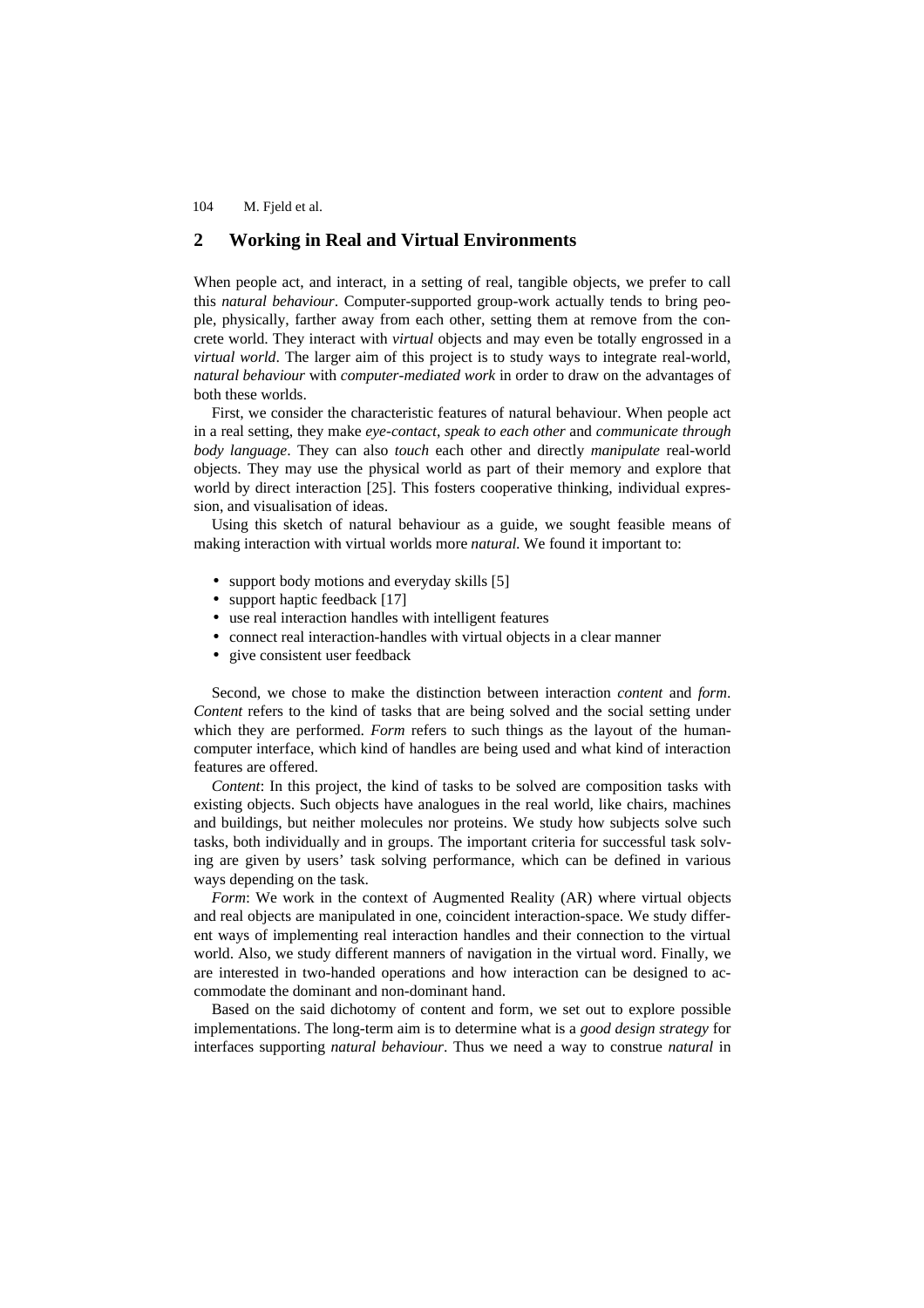terms of guidelines pertaining to interface design. Some of these *design guidelines* may be as follows:

- give visual feedback consistent with user expectation
- assure ease of navigation
- support exploratory behaviour and ensure that 'trying out' is a low risk activity
- draw on bimanual handling, adapted to dominant and non-dominant hand
- use real handles with clear explanations of their connection to the virtual world
- offer real handles as extended user memory

### **3 Interaction Content: Configuration and Planning Tasks**

For most planning tasks in engineering and architecture systems, drawings and twodimensional (2D) models have been replaced by Computer-Aided Design (CAD) system. This change has given raise to a range of supportive tools for drawing and information processing. However, this also entails less immediate contact among CAD users, planning experts and sales people.

First, we performed a task analysis with potential user groups for our system. We observed that they spent a great deal of time in discussions with their clients and noticed that off-line CAD support is hardly available during their sales trips. This lack of support sometimes caused misunderstandings with the designers at home, trying to communicate their solutions to the travelling sales people. Also, some of the customers were not familiar with 2D layout techniques; they were unable to imagine what an object would look like in three dimensions. Therefore, an easy-to-handle, threedimensional (3D) planning tool proved to be attractive for planning experts and sales people. A distributed, networked system would additionally allow for interaction among users located at different sites.

Actually, modern management concepts like *simultaneous engineering* are based on dynamic interaction among cooperating experts. Simultaneous engineering goals are realised through an early involvement of different functions, like marketing and manufacturing. Many companies are forming multi-functional teams as a solution to rapid product development goals. For these teams to be significantly more successful than other organisational approaches, it is necessary to build a process around them that is appropriate for this new type of organisation structure. The process should encourage team-based cooperation rather than a one-person-one-screen set-up. Such requirements can hardly be met by existing technologies like video conferencing. Adequate solutions must offer more intuitive, natural interaction.

All of these considerations were taken into account in the designing of the BUILD-IT technology. The result was a system supporting early offering and design processes. This apparatus is not intended as an alternative, but rather as a complement to CAD systems. It allows for ready-made applications in various fields, such as machine configuration, city and urban planning, architecture and interior design.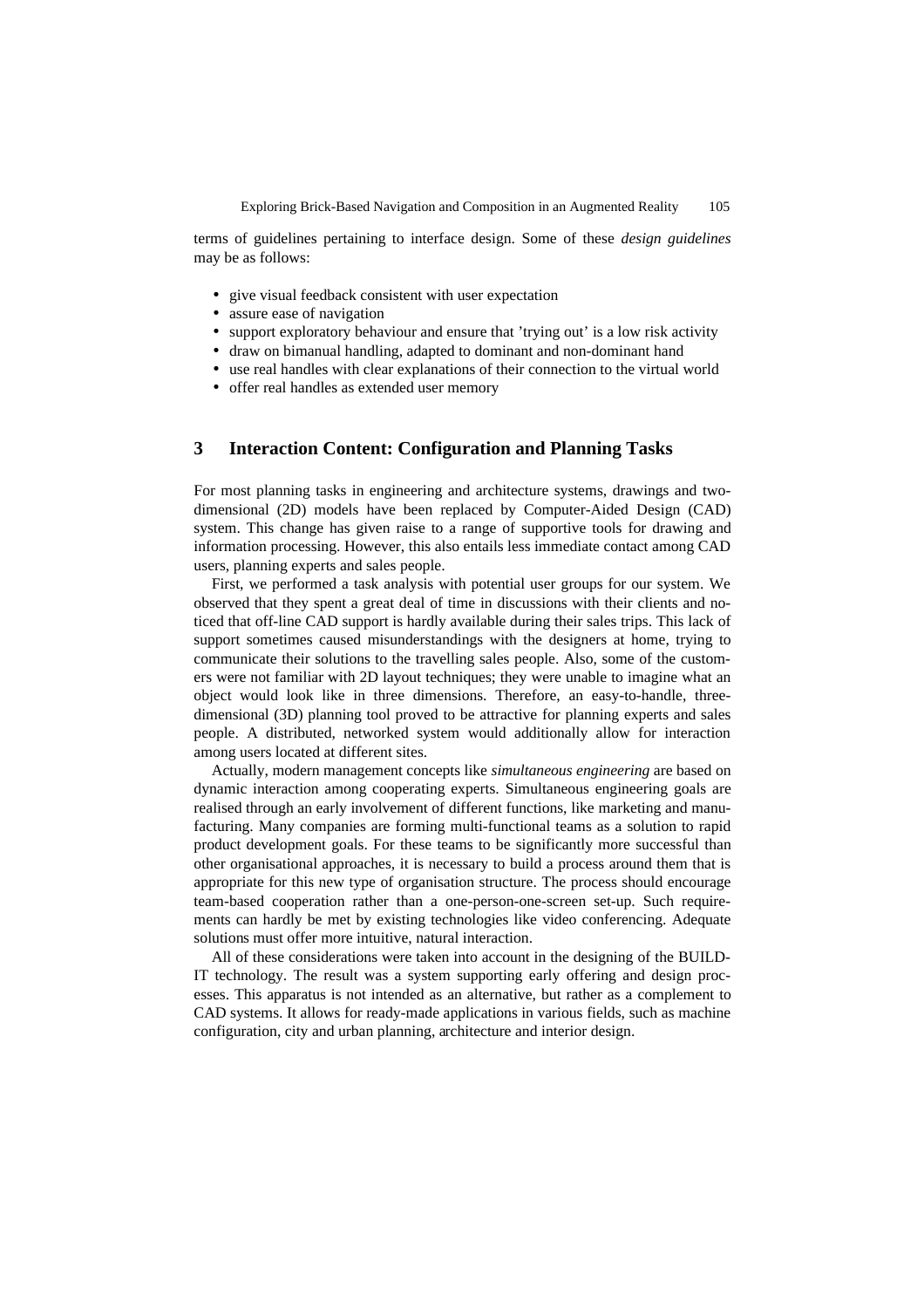### **4 Interaction Form: Brick-Based Augmented Reality**

Computer-supported group work has allowed for distant and asynchronous communication between people and has helped build bridges in our global economy. This has brought about many well-advertised advantages, ranging from economic benefit to less status-oriented network communication. However, with many computer applications users hardly interact with their physical environment. They deal with virtual objects only, which is also the case for most single-user applications. Sometimes users are even embedded in a fully virtual world, unable to draw on any attributes of the tangible world. Much of the users' mental capacity is employed to adapt to the virtual world, leaving less capacity for actual task solving.

An alternative approach is to bring the *virtual* world of computers into the *real* world of everyday human activity. This approach includes aspects of natural communication which serve as mediators for mutual understanding: eye-contact, body language and physical object handling. It is *non-intrusive*, using no gloves or helmets, and thereby respects the body-space [21]. At the same time users can still draw on the advantages of a virtually enriched world, which is of particular importance to planning tasks. The activity of planning is intrinsically virtual because it involves reflecting on and modifying objects that only exist in the future. Virtual objects can be more easily changed than physical objects, can be stored in external computer memory and can be visualised for interaction purposes. Thus both physical and virtual methods have their rightful place in a planning process. A specific aim of our project is to study ways to integrate the real-world and computer-mediated activity. This is how we came to work within the tradition of AR, where computer-generated and real-world objects are handled in one workspace.



**Fig. 2**. AR means that a real workspace (left) is augmented, or enriched, by a virtual world (right). Even when users interact with the projected, virtual objects, they do not leave the real world context (e.g. sketching) and tools (e.g. pencil).

AR was first described by Wellner et al. [24]. The goal of AR is to "allow users to continue to use the ordinary, everyday objects they encounter in their daily work and then to enhance or augment them with functionality from the computer" [16]. According to Mackay [16], AR means that computer information is projected onto drawings so that users can interact with both the projected information and the paper drawing (Fig. 2). The first brick-based AR system was described by Firtzmaurice et al. [6] using tethered bricks. Wireless brick-based system were also described by Ishii and Ullmer [12] and Underkoffler and Ishii [22].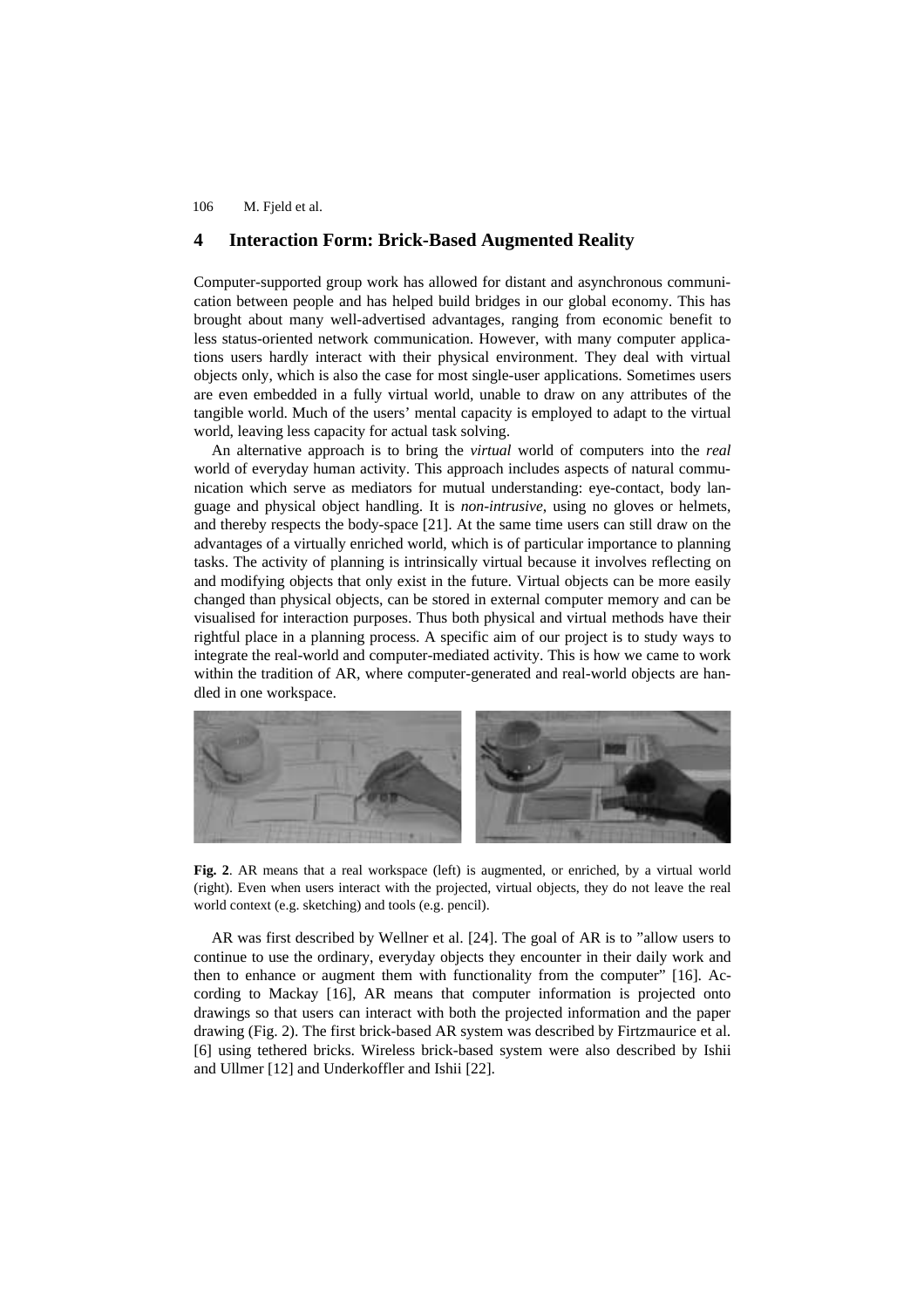#### **4.1 The BUILD-IT System**

Compared with physical, model-based layout systems, BUILD-IT offers cheaper, quicker and more exact object representation. Based on a 3D multimedia framework [MET++, 1], the system can read and display arbitrary objects. Employing Virtual Reality Modelling Language (VRML), these objects are sent from a CAD system to BUILD-IT. After a planning session, the results can be sent back to the CAD system [10].

Geometry is not the only aspect of product data. With a growing need to interact in other dimensions, such as cost and configurations, the system has been engineered to send and receive numerous forms of meta-data [10]. The potential of computermediated work is made readily available through automatic calculation of prices and time-to-delivery. Also, animation of objects, like robots and laser welders, combined with plant configuration, allow for live simulation [9] of production cycles.

So far, the system is a multi-user, single-site interaction tool. However, the *interaction methods* realised thus far are capable of supporting distributed networking systems. Based on this system, Sections 5-7 offer a tour through some of the recent design cycles.

### **5 Designing and Using Bricks**

In BUILD-IT mediation between users and virtual worlds follows a cyclic order (Fig. 3). Users select an object by putting the brick at an object position. The object can be positioned, rotated and fixed by simple brick manipulation. An object is deselected by covering the brick. Then, another object is selected or the brick is left idle inside or outside the plan view. It was shown that a brick-based interface is significantly easier to use and more intuitive than a mouse-keyboard-screen [18].



**Fig. 3.** The basic steps for user manipulations with the brick.

Bricks are handheld mediators linking a virtual world with the physical world. We aim for brick forms inviting users to perform manipulations like grasping, moving, rotating and covering. Since all the steps in the described cycle are reversible, the cost of making a mistake is low. Thus, exploratory epistemic and goal-directed pragmatic actions [14] are equally supported. Bricks can be left and picked up later anywhere in the plan view, serving as ubiquitous extended user memory (Fig. 2).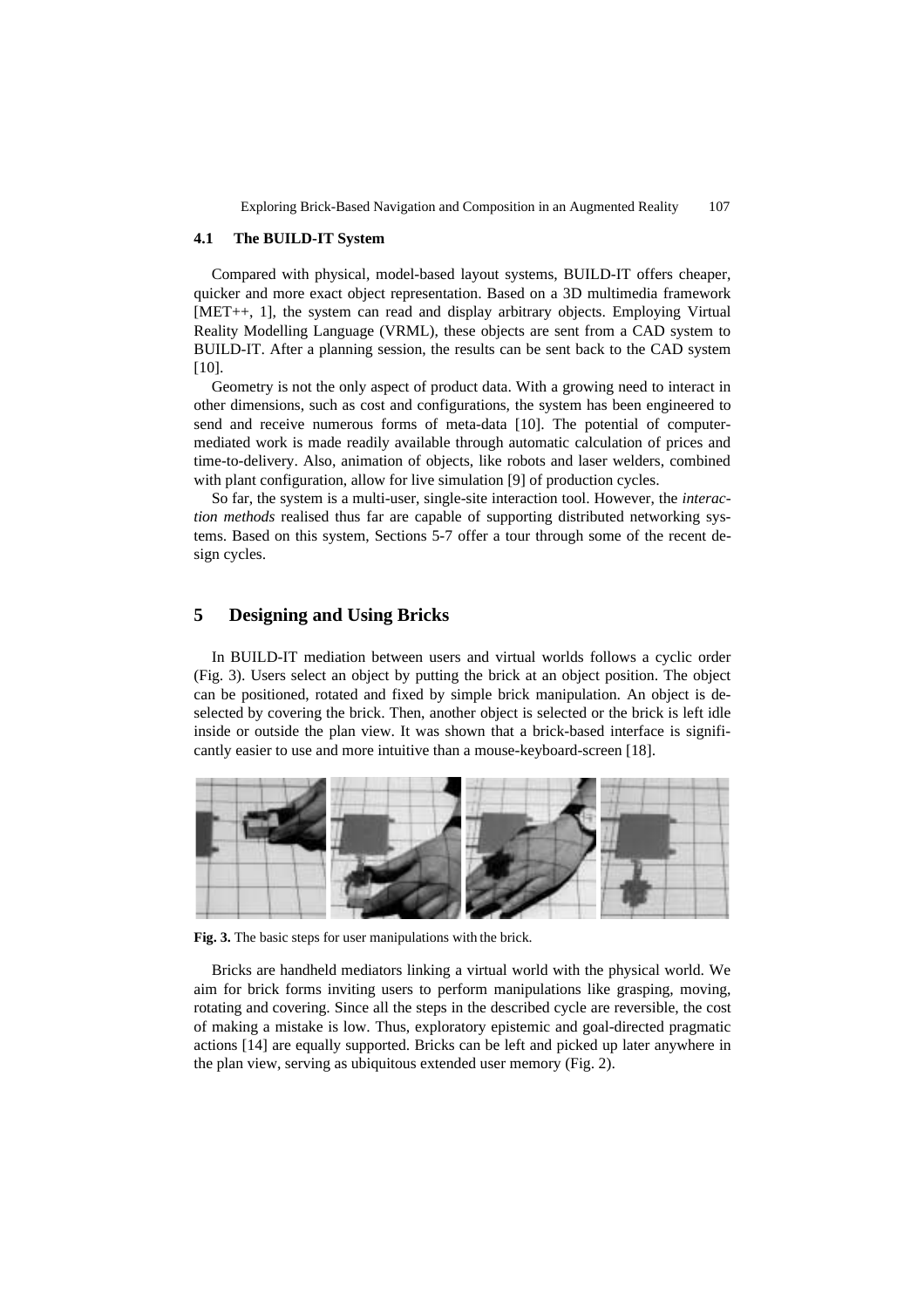The detection of the brick is achieved by using infra-red light and retro-reflective paper [4]. The light is reflected by the paper, then picked up by an infra-red camera which in turn triggers an update of the computer image. There are only a few constraints on *brick size* and *shape*. For instance, the reflective area must exceed a two by three centimetre size. With such modest technical limitations, the major question is how to design bricks so that people can move real bricks and simultaneously immerse themselves in a virtual setting. We performed some exploratory brick modelling [15], based on different materials, forms and metaphors (Fig. 4, left).

The first feasible brick was the *block* (Fig. 4, right). The advantages of this shape is that users grasp the brick easily and that image detection is simple. However, due to the height of the brick, the image projected upon it is distorted. Therefore the brick is not always suited to mediate fluently between users and the virtual world.



**Fig. 4.** In the beginning we experimented with different bricks, based on different materials, forms and metaphors (left). The first feasible brick was the *block* (right). The more recent *circular* and *rectangular* bricks (right) are based on the principle of *reduction screen*.

To solve such a problem Kaptelinin [13] suggested: "deal with two interfaces instead of one user interface, with two borders, separating (1) the user from the computer and (2) the user *and* the computer from the outside world". This situation is similar to Bateson's [3] blind man's stick dilemma: where is the boundary between the individual who uses a tool and the external world? Does it coincide with the individual-tool or with the tool-world boundary? In our case, the tool is the brick, mediating between individual and virtual worlds. We want to design a brick so that users perceive interaction with the virtual world, not interaction with the real world of the bricks.

A solution to this problem can be found by employing a *reduction screen* [23]. Already in common use, such screens are *borders* placed in front of a monitor to reduce flattening cues. The same idea can be used to make the brick like an open box with a narrow black border on the edge (Fig. 4, right). For users, the bottom of the box-like brick is indistinguishable from the table surface and image distortion is minimised.

A final aspect of using bricks, is how they actually connect with the virtual world. At the moment of selecting a virtual object with a real brick, a planar relation - in terms of position and rotation - is established between real and virtual. We call this a *locking mechanism*. A *locking mechanism* determines how a real brick and a virtual object stay connected from the moment of selection until the moment of de-selection.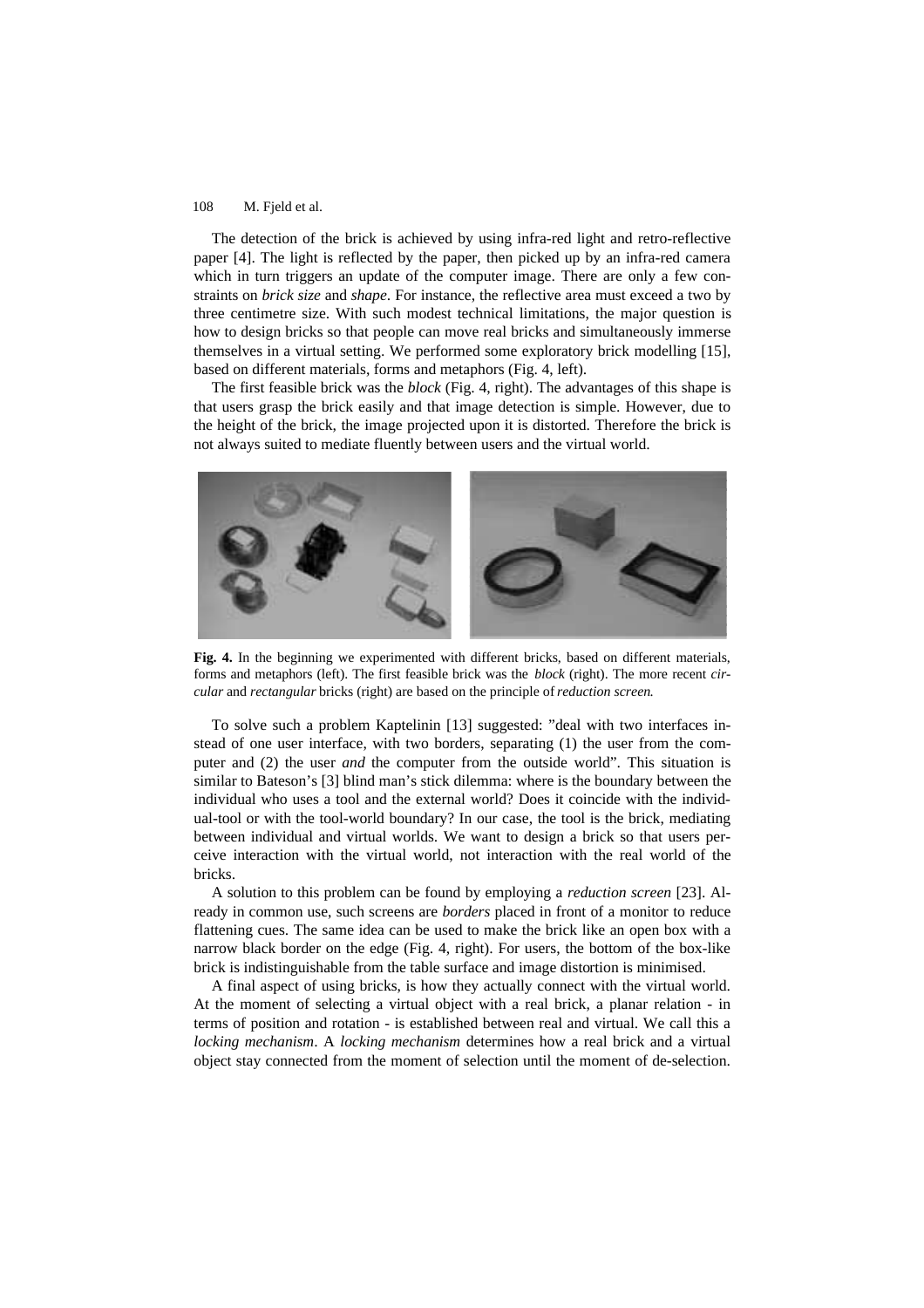For different brick forms appropriate locking mechanisms must be defined. For instance, the virtual object may align with the brick, its centerpoint may move to the centerpoint of the brick or both.

### **6 Spatial Navigation: Controlling Shift, Rotation and Zoom**

Some basic aspects of 2D, brick-based interaction were previously explored [7]. Bimanual camera control and object manipulation in 3D graphics interfaces were also explored [2], using two mice, keyboard and screen. The innovative feature of BUILD-IT, beyond the brick-based interaction, is that the objects are part of a 3D scene. The use of the multimedia framework [MET++, 1], allows for full 3D interaction, including *shift*, *rotation*, *zoom, tilt* and *roll*. However, planar interaction with bricks provides only position and rotation information. Hence, there is a need to bridge the gap between planar interaction and 3D view control.

The exploration of an environment, or a product, is important in a range of composition and planning tasks, e.g. design of production lines, architecture and industrial design. To explore a 3D virtual world, it is essential to assume different point of views, to take an overview and to look at things in detail. This, at least, calls for a direct control of *shift*, *rotation* and *zoom* in *both views*.

One strategy which we considered was the use of a specialised brick, which would control a side view camera. This would require extending the properties sensed by the computer vision input. We want to explore software solutions, so this approach was not pursued. Instead, *active* virtual objects were introduced. *Active* objects feature *intelligent behaviour* and support *complex operations*.

Employing active objects, plan- and side view control were implemented. For each view, two alternative methods will be explored: GroundCatcher and FrameCatcher for the plan view, Camera and Window for the side view. Two of the methods, Ground-Catcher and Window, are based on *scene* handling. The other two, FrameCatcher and Camera, are based on what shall be called *observer* handling.

#### **6.1 Plan View Control: GroundCatcher and FrameCatcher**

One brick offers shift and rotation, a second brick adds zoom (Table 1). Zoom is given by brick movements along a connecting line; other movements give shift and/or rotation. GroundCatcher (Fig. 5) updates the scene according to user action. One quits by removing bricks. FrameCatcher (Fig. 6) updates a frame of interest according to user action. When bricks are removed, the scene adjusts to the frame. Objects have no realworld analogues.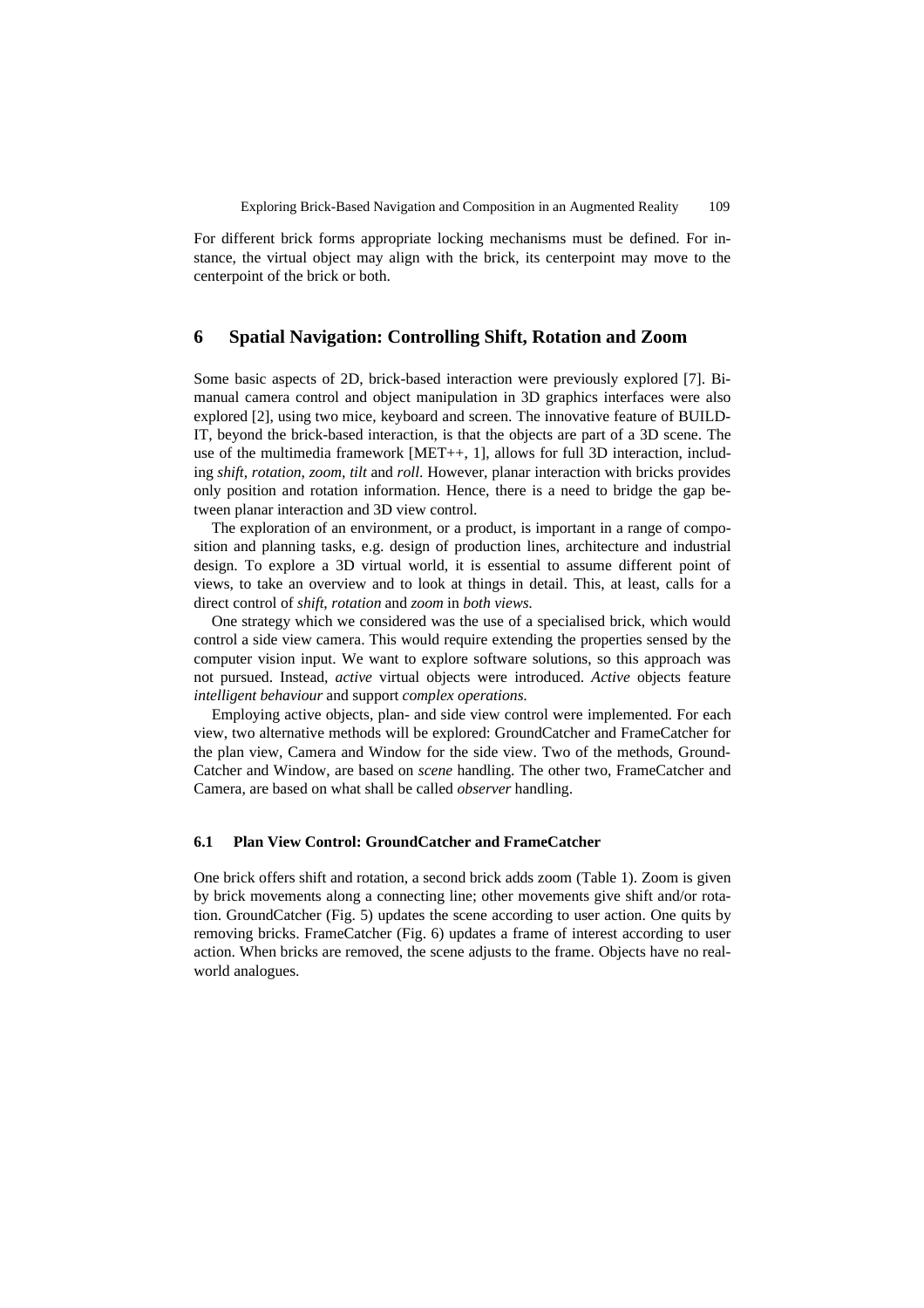#### **Table 1.** GroundCatcher and FrameCatcher





**Fig. 5.** GroundCatcher: Introducing, using, and removing bricks (left to right).



**Fig. 6.** FrameCatcher: Introducing, using, and removing bricks (left to right).

#### **6.2 Side View Control: Camera and Window**

Both these objects are fixed at the approximate height of a person's eyes, 1.6 meter above the ground. One brick offers shift and rotation, a second brick adds zoom (Table 2). Camera (Fig. 7) sets the virtual camera of the side view. Handle distance sets zoom. Window (Fig. 8) sets the side view border. Scaling it sets the zoom.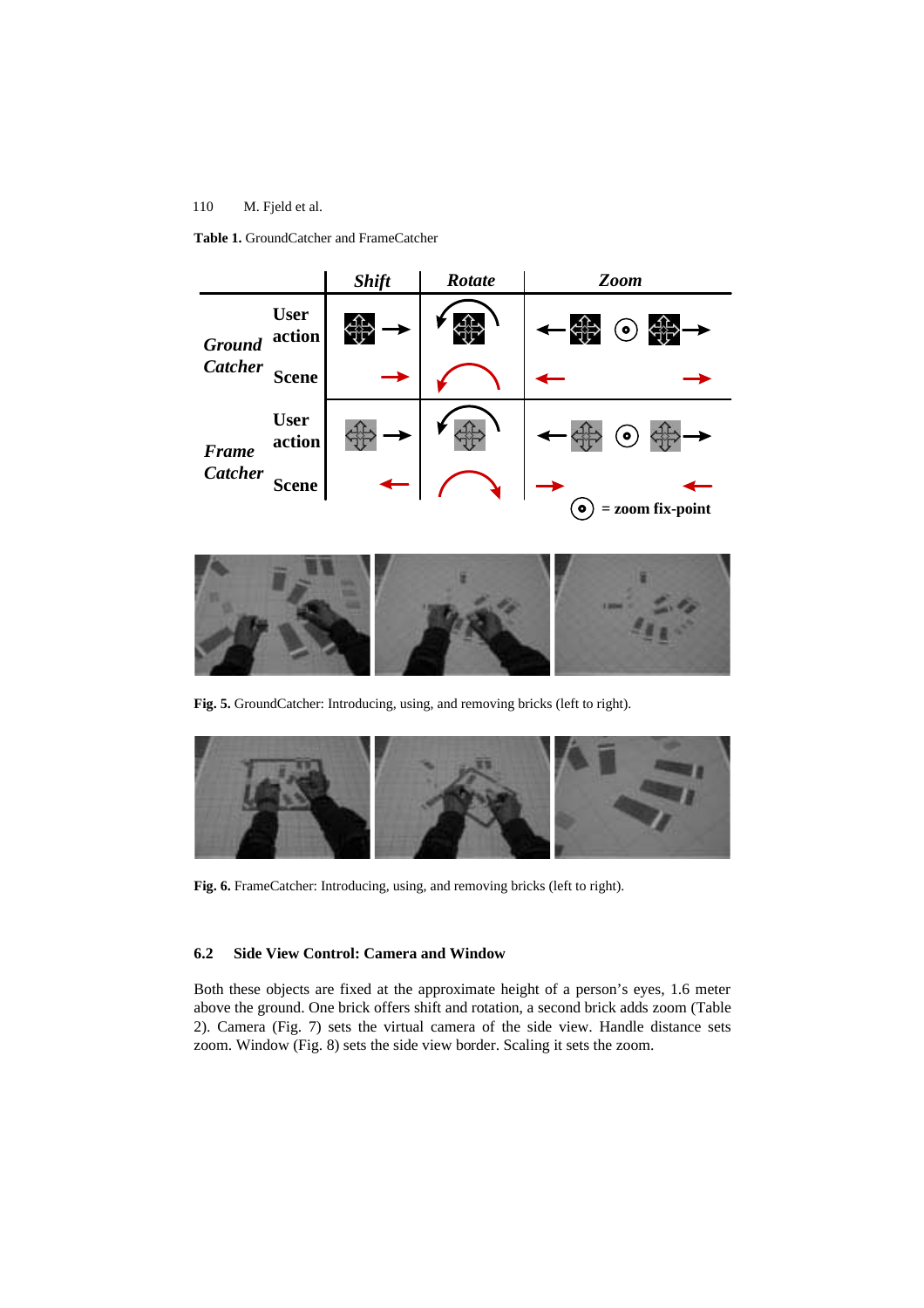



**Fig. 7.** Camera handling: Zooming in (left) and out (right).



**Fig. 8.** Window handling: Zooming in (left) and out (right).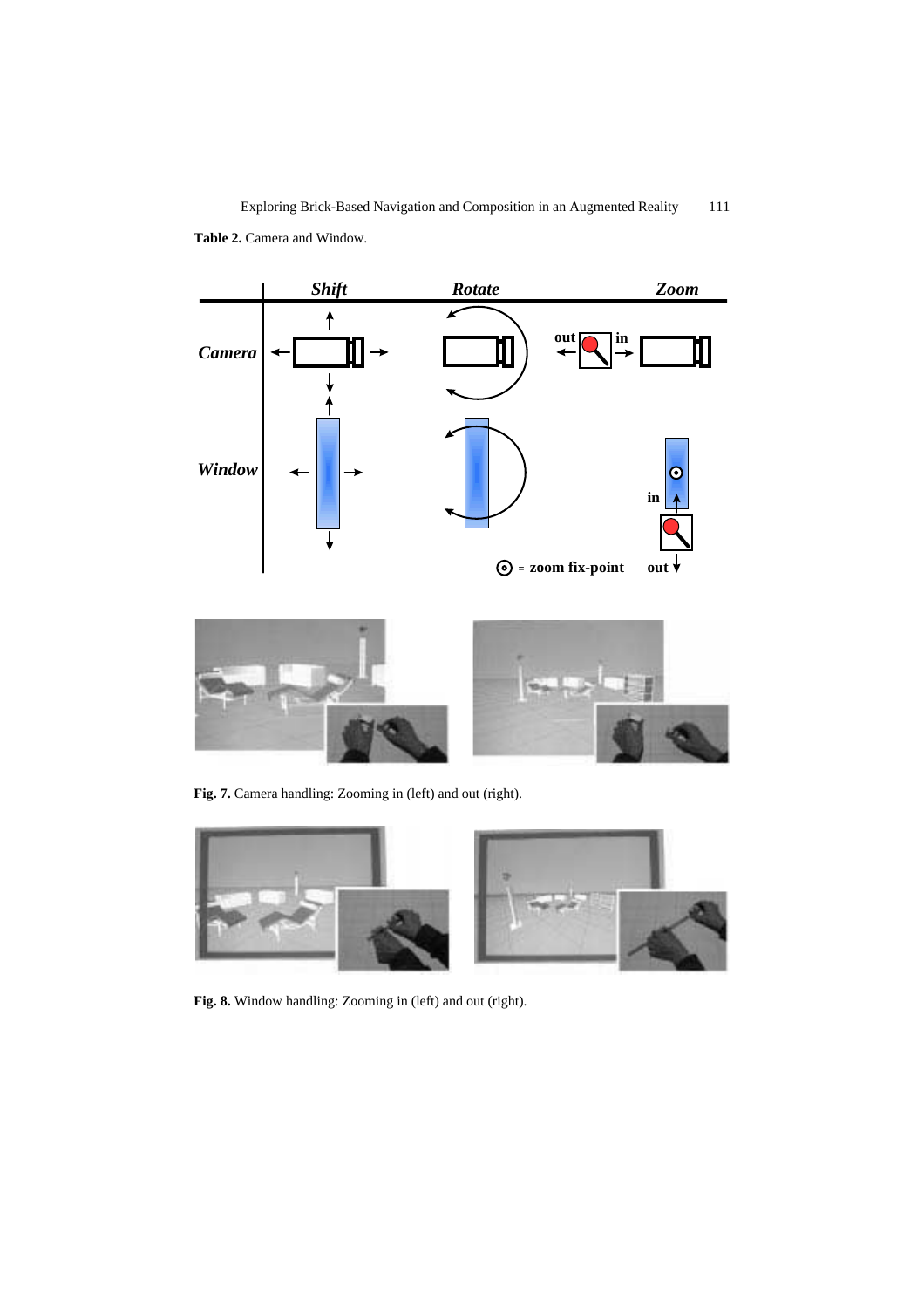# **7 Object Height Control**

The need to set object height, or more generally, to handle a ground level where objects sit, is our concern for the rest of this paper. The instrument was developed from a virtual tool, used for scrolling the side view and for setting object height, to a set of real tools working on a grid-based floor, before integrating all these features into one single virtual tool.

### **7.1 A Virtual Prototype for Height Manipulation**

Side view control was first achieved by copying a section of the side view, called *height slice*, onto the table (Fig. 9). Scrolling the side view is performed by putting a brick at the upper (scroll up) or lower (scroll down) edge of the *height slice*. When the brick is away from these edges, objects can be selected, and moved up and down.



**Fig. 9.** Scrolling the side view by putting a brick at the height slice corner; moving an object in the height slice; perceiving the moved object in the side view (left to right).

### **7.2 Using Real Tools to Control the Third Dimension**

Based on real tools (Fig. 10), we explored three ways to *physically* handle object height. We tried to get closer to the principle of *coinciding action and perception spaces* [18]. *Digit*, a digital controller, works on selected objects and sets their height according to up-down buttons. *Tower* offers the same buttons but is combined with a luminous scale showing current height. The up-down buttons and the visual feedback are organized along the height axis, so action and perception are partly coincident. *Slider* is a vertical sliding-rule, where height is handled *and* indicated by an up-down handle. With *Slider*, handling and height cues are both organized along the height axis; thus action and perception are fully coincident. The actual height handling in the virtual setting is carried out by a virtual floor, which is called *Floor* and described below. The problematic aspect of this solution was that these tools require serial interfaces (RS 232, bi-directional, 9600 Baud) with the BUILD-IT system. Also, they rely on battery driven remote control. Hence, we looked for a software solution.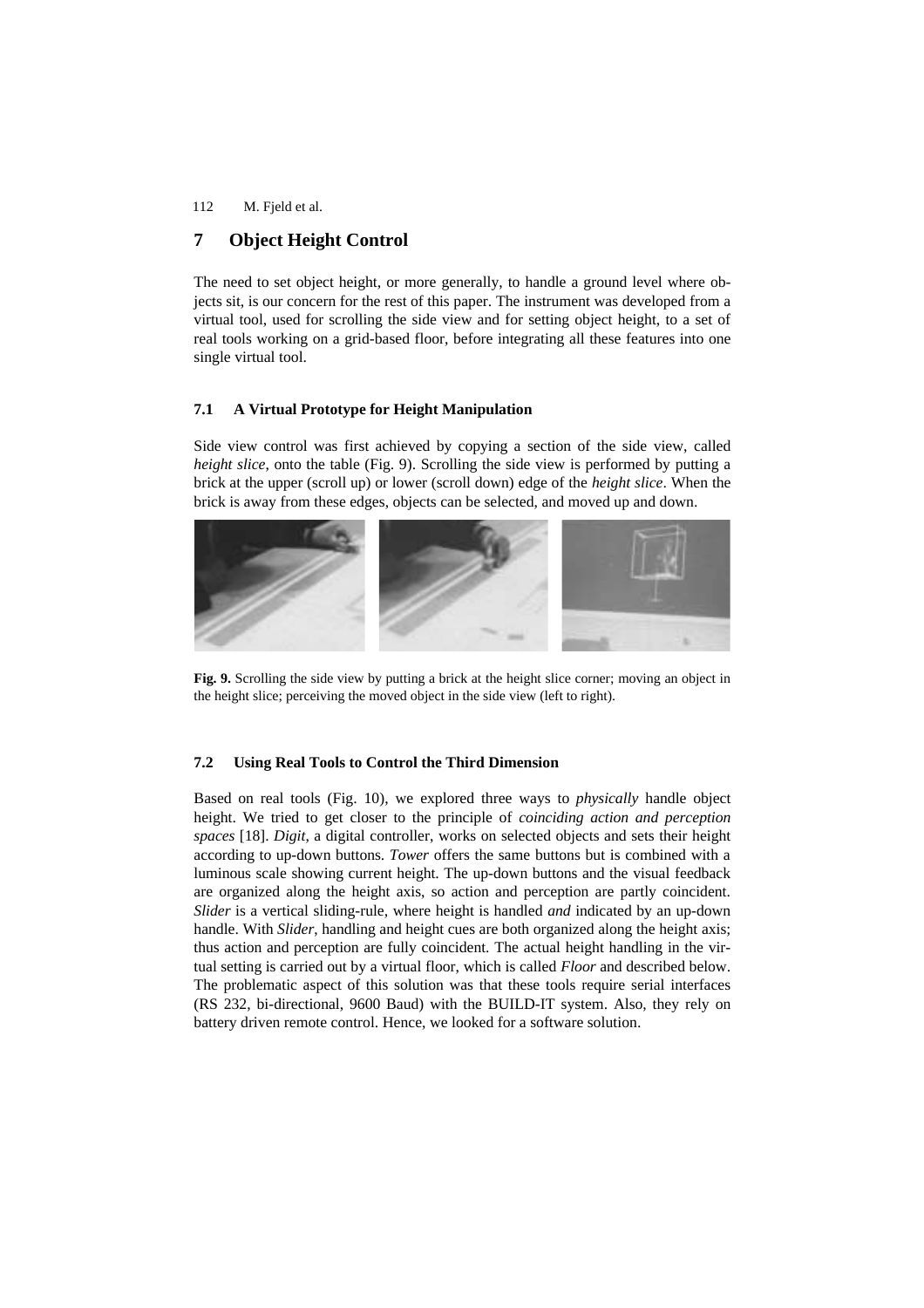

**Fig. 10.** Real height tools: *Digit*, a box with up-down buttons; *Tower*, a luminous scale with updown buttons; *Slider*, a sliding-ruler with up-down handle and digital display (left to right).

#### **7.3 Back to the Virtual: a Concept for Floor Handling**

The resulting solution for placement and manipulation of objects among multiple stories is a fully virtual solution. It reuses the *height slice* from the first solution and *Floor* from the second solution. Hence, it integrates the knowledge acquired in the previous steps.

*Floor* is handled in the *height slice*, located along one edge of the plan view. The objects selected are all assembled on one storey. This assembly of selected objects then moves vertically as a whole when *Floor* is moved upwards or downwards (Figs. 11-12). De-selected objects are unloaded at the desired storey. Only objects at or above *Floor* are visible. To support multi-storey planning, we also offer a virtual ceiling, which is called *Ceiling*. *Ceiling* is also handled in the *height slice* and only objects below *Ceiling* are visible. Hence, by using *Floor* and *Ceiling*, objects within one storey can be *focused* and handled in the plan view. In the case of the side view, all stories are visible. *Ceiling* does not affect the side view.

A requirement for *Floor* and *Ceiling* to be developed was that the system should offer what we will call *dynamic control of clipping planes*. This technology is employed in the following way: *Floor* and *Ceiling* are each connected with a clipping plane so that only *focused* objects are visible.

When *Camera*, or *Window*, is selected, it also follows *Floor*, updating the side view content (Fig. 12).

In some cases work with a complete building where roof and walls are part of the CAD model. To see different levels, an empty *Floor* can be raised to traverse different stories of the building (Fig. 13). When *Floor* is raised *Ceiling* automatically follows.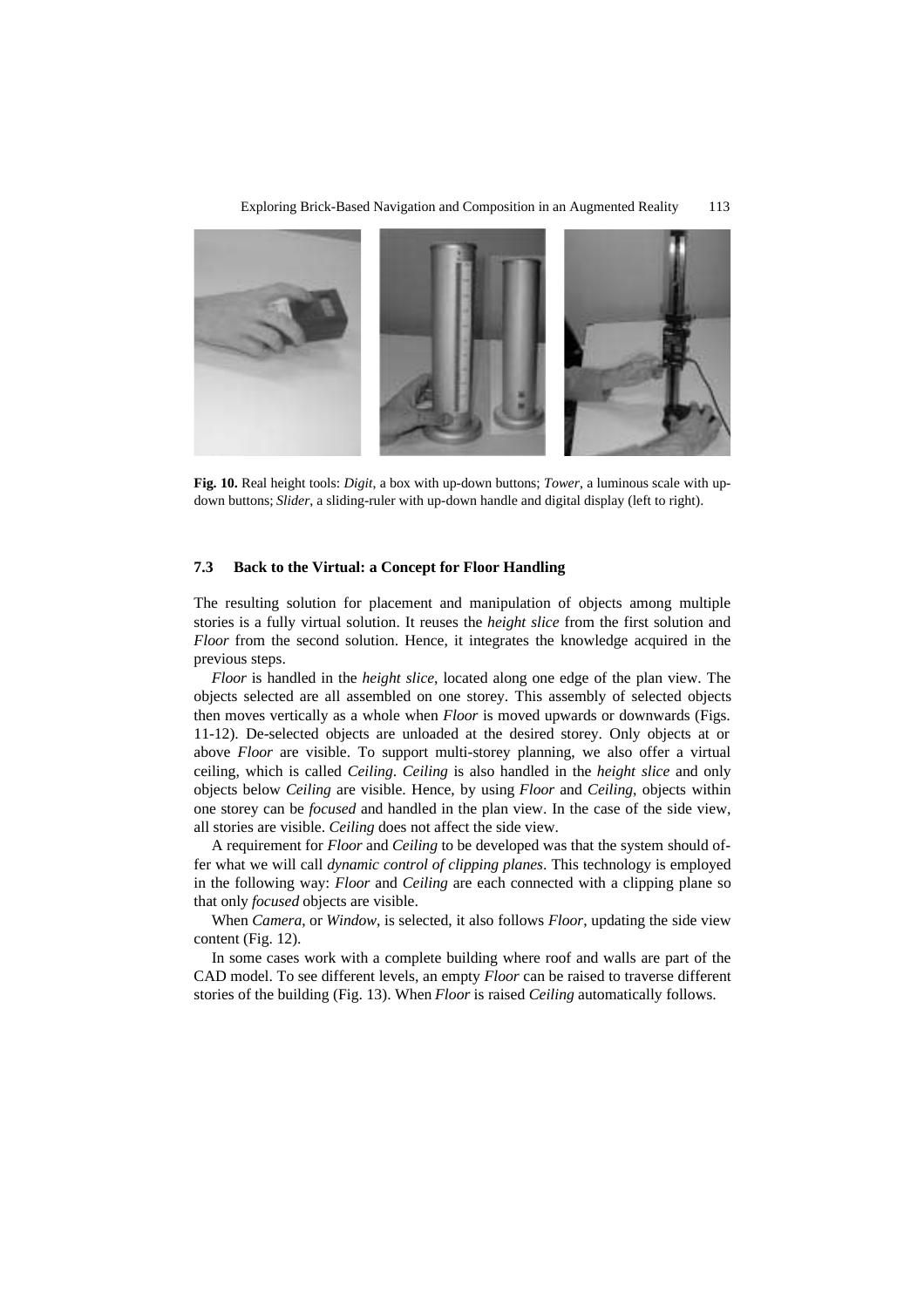

**Fig. 11.** Floor and object handling in the plan view: Normal object handling; selecting *floor*; raising *floor* with selected objects (left to right).



**Fig. 12.** Floor handling as seen in the side view: Normal object handling; raising *floor* with selected objects; raising *floor* with objects *and* Camera selected (left to right).



**Fig. 13.** Floor handling as an aid for inspection: Selecting *floor*; raising *floor* to roof-level; raising *floor* through roof-level (left to right).

# **8 Discussion and Perspectives**

The navigation methods (Section 6) will be followed up by an evaluation of the different design strategies. First, *inspection tasks*, conducive to exploration, will be developed. With these tasks, users are offered *one* (plan *or* side view), *two* (plan *and* side view), or *alternative* (more than two) control methods. For each set-up, mean task completion time will give *quantitative data*. For *subjective evaluation*, participants will be asked to rate their preference of each method after the experiments. We conjecture that methods based on *scene* handling are better than methods based on *ob-*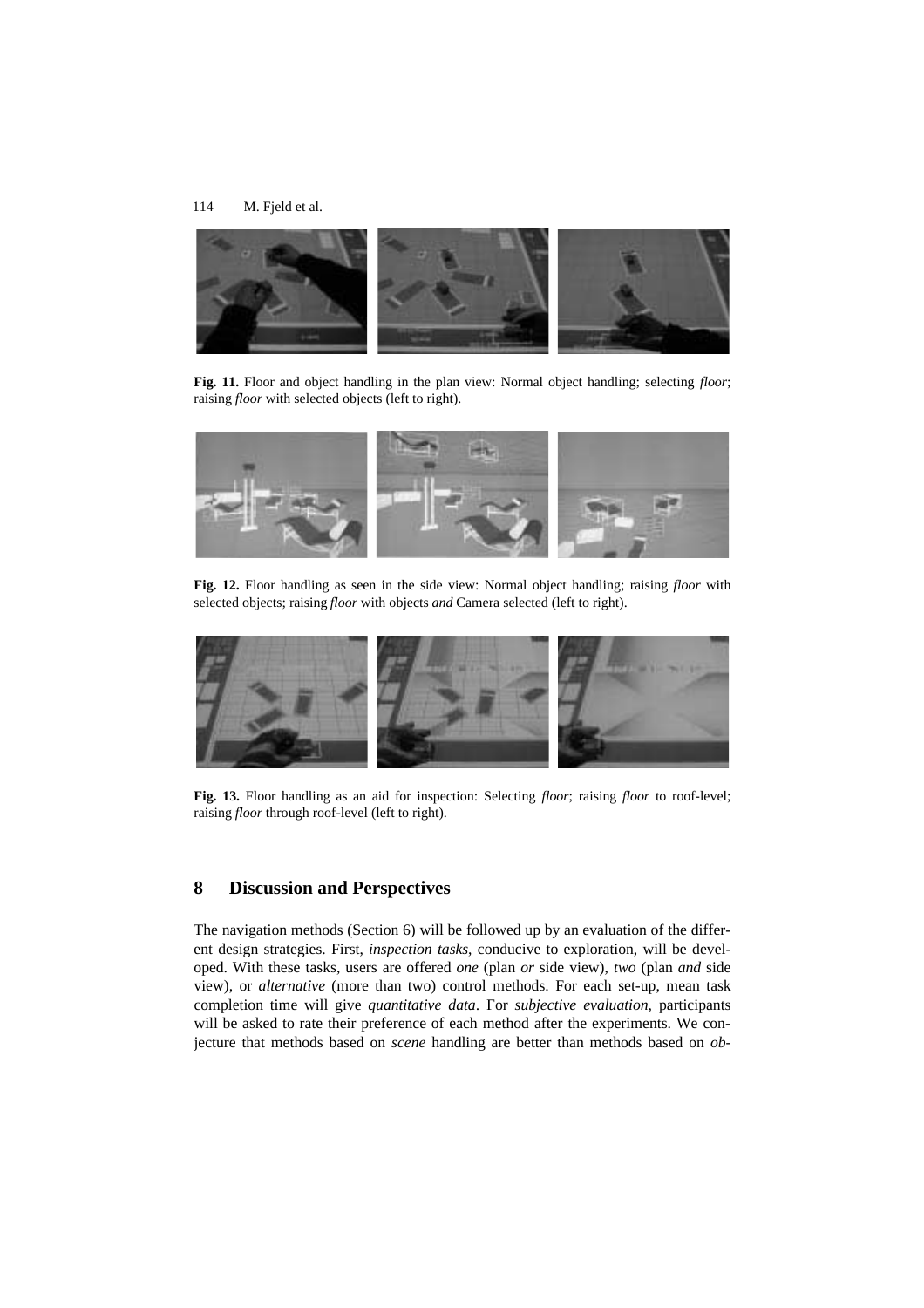*server* handling. Second, *composition task* experiments, following the same set-up, are planned.

Rotation with one brick requires an oriented brick form. GroundCatcher or Frame-Catcher using two bricks do not rely on brick orientation. So it may be of interest to fit *form* to *operation*, by employing rectangular and circular bricks.

*Zoom* may be controlled by *one* or *both* bricks, raising the topic of *asymmetry* [11]. The same applies to the functions *tilt* and *roll*. Sets of these functions, and their relation to one- or two-handed interaction, will be explored in future research. The concept of time- and space-multiplexed input [7] may prove fruitful in this regard.

The need to control object height (Section 7) was first met with a virtual method, and then triggered the realisation of real tools, before it was answered with virtual floor handling. This *cycle* may indicate a future design strategy. To evaluate the outcome of that *cycle*, usability studies must be carried out. Also, a seamless integration of Floor with the spatial navigation methods (Section 6) is required.

The structure of *scene* and *observer* handling (Section 6.1) may actually be valid for virtual floor handling as well. In the plan view, Floor and clipping-plane are connected, so scene *and* observer are handled together (Figs. 11, 13). In the side view (Fig. 12), *scene* is always handled, *observer* is only handled when Camera, or Window, is selected.

In this paper, the names of certain tools were somewhat metaphorical, such as *window*, *sliding-ruler* and *floor*. It may be of interest to know more about the consequences of using metaphors, for user behaviour *and* for our design activity.

Guided by the suggested *design guidelines* (Section 2), the tools and methods presented are subject to usability studies. At the same time, the value of the indicated guidelines may turn out clearer.

## **References**

- 1. Ackermann, P.: Developing Object-Oriented Multimedia Software. dpunkt Verlag für digitale Technologie, Heidelberg (1996)
- 2. Balakrishnan, R., Kurtenbach, G.: Exploring bimanual camera control and object manipulation in 3D graphics interfaces. Proceedings of the CHI'99, ACM, NY (1999) 56-63
- 3. Bateson, G.: Steps to an ecology of Mind. Ballantine Books, NY (1972)
- 4. Bichsel, M.: Personal communications (1997)
- 5. Campbell, J.: Training design for performance improvement. In Campbell, J, Campbell, R. (eds.): Productivity in organisations. San Francisco, Jossey-Bass. (1988) 177-216
- 6. Fitzmaurice, G., Ishii, H., Buxton, W.: Bricks: Lay-ing the Foundations for Graspable User Inter-faces. Proceedings of the CHI'95. ACM, NY (1995) 442-449
- 7. Fitzmaurice, G. W.: Graspable User Interfaces. PhD at the University of Toronto, Toronto (1996) Ch. 7
- 8. Fjeld, M., Bichsel, M., Rauterberg, M.: BUILD-IT: An Intuitive Design Tool Based on Direct Object Manipulation. In: Wachsmut, I., Frölich, M. (eds.): Gesture and Sign Language in Human-Computer Interaction. Lecture Notes in Artificial Intelligence, Vol. 1371. Springer-Verlag, Berlin Heidelberg NY (1998) 297-308